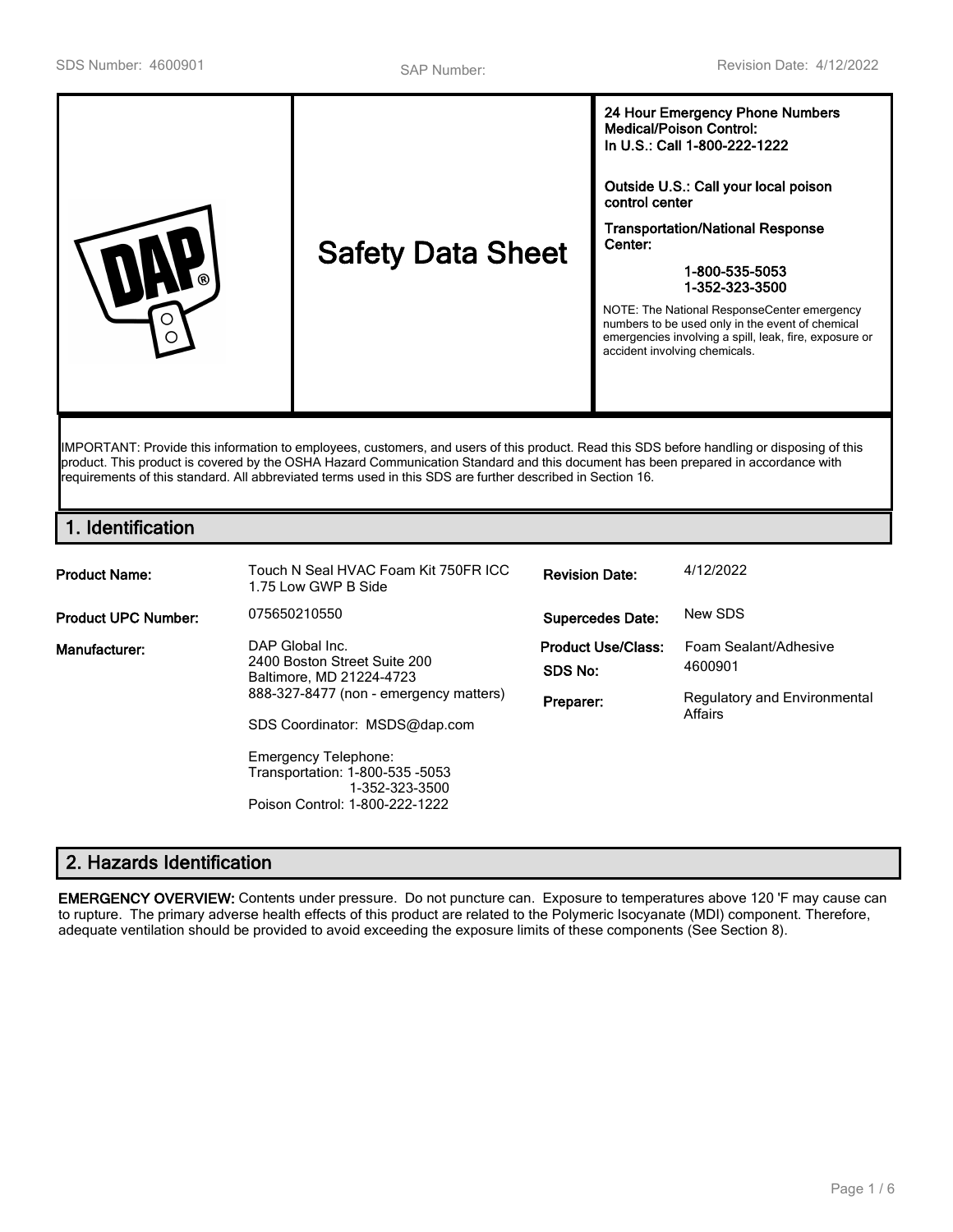# **GHS Classification**

Acute Tox. 4 Inhalation, Eye Irrit. 2, Gas under Pressure, Comp. Gas

# **Symbol(s) of Product**



**Signal Word** Warning

#### **Possible Hazards**

31% of the mixture consists of ingredients of unknown acute toxicity

#### **GHS HAZARD STATEMENTS**

| Compressed Gas                         | H280 | Contains gas under pressure; may explode if heated. |
|----------------------------------------|------|-----------------------------------------------------|
| Eye Irritation, category 2             | H319 | Causes serious eye irritation.                      |
| Acute Toxicity, Inhalation, category 4 | H332 | Harmful if inhaled.                                 |

### **GHS LABEL PRECAUTIONARY STATEMENTS**

| P261             | Avoid breathing dust/fume/gas/mist/vapours/spray.                                                                                   |
|------------------|-------------------------------------------------------------------------------------------------------------------------------------|
| P <sub>264</sub> | Wash thoroughly after handling.                                                                                                     |
| P271             | Use only outdoors or in a well-ventilated area.                                                                                     |
| P280             | Wear protective gloves/protective clothing/eye protection/face protection.                                                          |
| P304+P340        | IF INHALED: Remove person to fresh air and keep comfortable for breathing.                                                          |
| P305+P351+P338   | IF IN EYES: Rinse cautiously with water for several minutes. Remove contact lenses, if<br>present and easy to do. Continue rinsing. |
| P312             | Call a POISON CENTER or doctor/physician if you feel unwell.                                                                        |
| P337+P313        | If eye irritation persists: Get medical advice/attention.                                                                           |
| P410+P403        | Protect from sunlight. Store in a well-ventilated place.                                                                            |

# **3. Composition/Information on Ingredients**

| <b>Chemical Name</b><br>Trans-1,3,3,3-Tetrafluoroprop-1-ene<br>2-Butyne-1,4-diol, polymer with (chloromethyl)<br>oxirane, brominated, dehydrochlorinated,<br>methoxylated | CAS-No.<br>29118-24-9<br>68441-62-3 | Wt. % GHS Symbols<br>10-30 No Information<br>10-30 GHS07 | <b>GHS Statements</b><br>No Information<br>H302-319 |
|---------------------------------------------------------------------------------------------------------------------------------------------------------------------------|-------------------------------------|----------------------------------------------------------|-----------------------------------------------------|
| Tris(2-chloro-1-methylethyl) phosphate                                                                                                                                    | 13674-84-5                          | 7-13 GHS07                                               | H302-332                                            |
| 1233zd HFO Propellant                                                                                                                                                     | 102687-65-0                         | 1-5 No Information                                       | No Information                                      |
| 2-Butoxyethanol                                                                                                                                                           | 111-76-2                            | 1-5 GHS06-GHS07                                          | H302-311-315-319-330                                |
| Glycerine                                                                                                                                                                 | $56 - 81 - 5$                       | 0.5-1.5 GHS06                                            | H331                                                |
| Triethyl phosphate                                                                                                                                                        | 78-40-0                             | 0.5-1.5 GHS07                                            | H302-319                                            |

The text for GHS Hazard Statements shown above (if any) is given in the "Other information" Section.

# **4. First-aid Measures**

**FIRST AID - INHALATION:** If you experience difficulty in breathing, leave the area to obtain fresh air. If continued difficulty is experienced, get medical attention immediately.

**FIRST AID - SKIN CONTACT:** Wash skin with soap and water for 15 minutes. Get medical aid if symptoms persist. Use a rag to remove excess foam from skin and remove contaminated clothing. Use of a solvent, such as acetone (nail polish remover) or mineral spirits, may help in removing uncured foam residue from clothing or other surfaces (avoid eye contact). Cured foam may be physically removed by persistent washing with soap and water. If irritation develops, use mild skin cream. If irritation persists, obtain medical attention.

**FIRST AID - EYE CONTACT:** In case of contact, immediately flush eyes with large quantities of water for at least 15 minutes until irritation subsides. Get medical attention immediately.

**FIRST AID - INGESTION:** If swallowed, DO NOT INDUCE VOMITING. Get medical attention immediately.

# **5. Fire-fighting Measures**

**UNUSUAL FIRE AND EXPLOSION HAZARDS:** Closed containers may burst if exposed to extreme heat or fire. Containers may explode if exposed to extreme heat.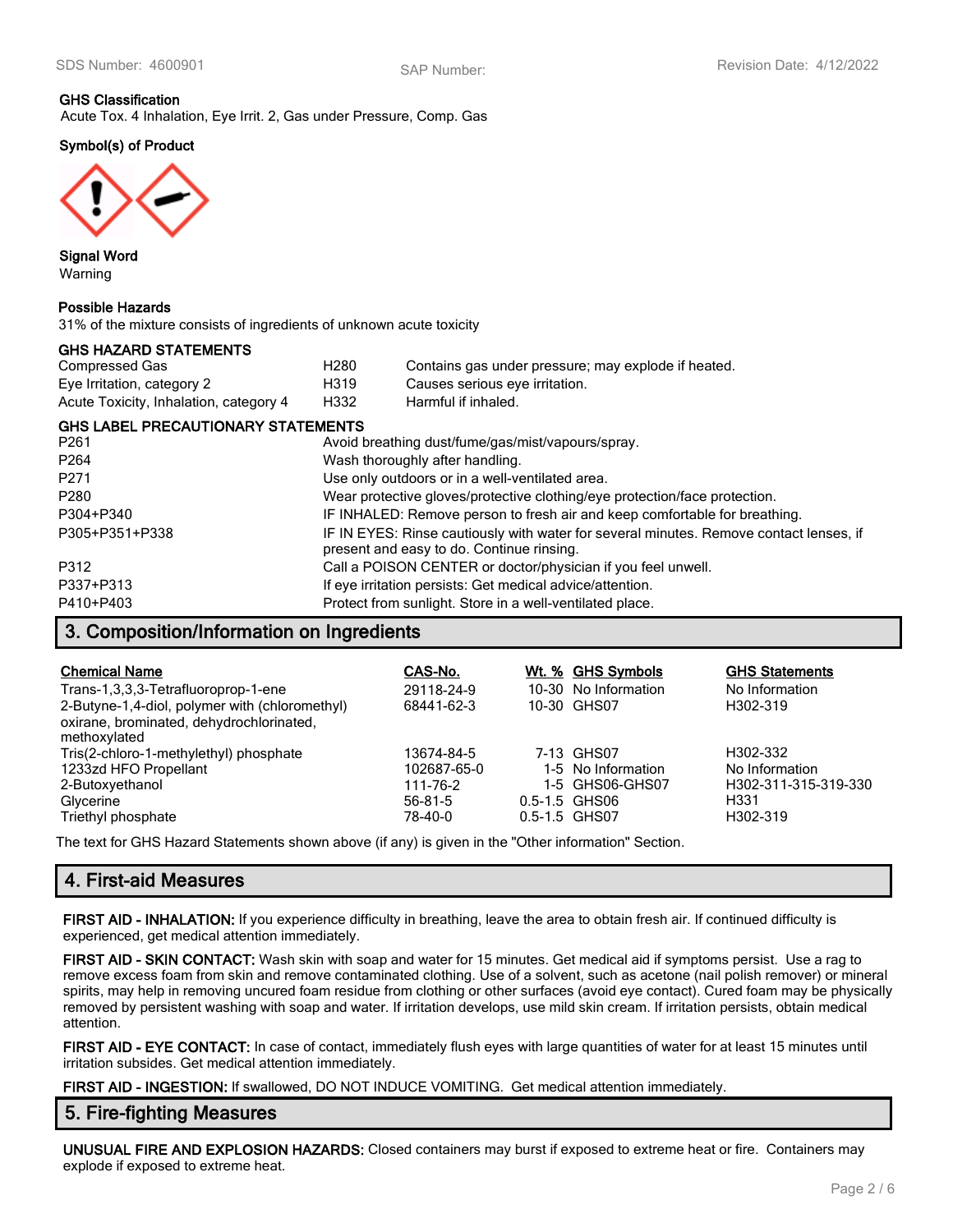**SPECIAL FIREFIGHTING PROCEDURES:** Wear self-contained breathing apparatus pressure-demand (NIOSH approved or equivalent) and full protective gear. Use water spray to cool exposed surfaces.

**EXTINGUISHING MEDIA:** Alcohol Foam, Carbon Dioxide, Dry Chemical, Water Spray or Fog, Water

### **6. Accidental Release Measures**

#### **ENVIRONMENTAL MEASURES:** No Information

**STEPS TO BE TAKEN IF MATERIAL IS RELEASED OR SPILLED:** Contain spilled material and remove with inert absorbent. Dispose of contaminated absorbent, container and unused contents in accordance with local, state and federal regulations. Use personal protective equipment as necessary. Read all product instructions before using. Personal protective equipment should include impervious gloves, protective eye wear, and suitable work clothes. Uncured product is very sticky, so carefully remove the bulk of the foam by scraping it up and then immediately remove residue with a rag and solvent such as polyurethane cleaner, mineral spirits, acetone (nail polish remover), paint thinner, etc. Once the product has cured, it can only be removed physically by scraping, buffing, etc. Dispose as plastic waste (foam plastic) in accordance with all applicable guidelines and regulations. Spilled material becomes very slippery when wet. Sweep-up to prevent slipping hazard.

### **7. Handling and Storage**

**HANDLING:** KEEP OUT OF REACH OF CHILDREN!DO NOT TAKE INTERNALLY. Make sure nozzle is directed away from yourself prior to discharge. Keep away from open flames, hot surfaces and sources of ignition. Keep containers away from excessive heat and freezing. Keep containers away from moisture. Wear appropriate personal protection. Avoid breathing vapor and contact with eyes, skin and clothing. Use only with adequate ventilation. Wash thoroughly after handling. Do not re-use empty containers.

**STORAGE:** Protect material from direct sunlight. Keep containers tightly closed in a dry, cool and well-ventilated place. Do not store at temperatures above 120 °F (49 °C). Store containers away from excessive heat and freezing. Store away from caustics and oxidizers.

## **8. Exposure Controls/Personal Protection**

| Ingredients with Occupational Exposure Limits<br><b>Chemical Name</b><br><b>ACGIH TLV-TWA</b><br><b>ACGIH-TLV STEL</b><br><b>OSHA PEL-TWA</b><br><b>OSHA PEL-CEILING</b> |              |              |                                                                                         |              |  |
|--------------------------------------------------------------------------------------------------------------------------------------------------------------------------|--------------|--------------|-----------------------------------------------------------------------------------------|--------------|--|
| Trans-1,3,3,3-Tetrafluoroprop-1-ene<br>2-Butyne-1,4-diol, polymer with<br>(chloromethyl) oxirane, brominated,<br>dehydrochlorinated, methoxylated                        | N.E.<br>N.E. | N.E.<br>N.E. | N.E.<br>N.E.                                                                            | N.E.<br>N.E. |  |
| Tris(2-chloro-1-methylethyl) phosphate                                                                                                                                   | N.E.         | N.E.         | N.E.                                                                                    | N.E.         |  |
| 1233zd HFO Propellant                                                                                                                                                    | N.E.         | N.E.         | N.E.                                                                                    | N.E.         |  |
| 2-Butoxyethanol                                                                                                                                                          | 20 ppm TWA   | N.E.         | 50 ppm TWA, 240 N.E.<br>mg/m3 TWA                                                       |              |  |
| Glycerine                                                                                                                                                                | N.E.         | N.E.         | 15 mg/m3 TWA<br>mist, total<br>particulate, 5 mg/m3<br>TWA mist.<br>respirable fraction | N.E.         |  |
| Triethyl phosphate                                                                                                                                                       | N.E.         | N.E.         | N.E.                                                                                    | N.E.         |  |

**Further Advice: MEL = Maximum Exposure Limit OES = Occupational Exposure Standard SUP = Supplier's Recommendation Sk = Skin Sensitizer N.E. = Not Established**

#### **Personal Protection**

**RESPIRATORY PROTECTION:** No personal respiratory protective equipment normally required. If concentrations exceed the exposure limits specified, use of a NIOSH-approved supplied air respirator is recommended. Where the protection factor is exceeded, use of a Self Contained Breathing Apparatus (SCBA) may be necessary. A respiratory protection program that meets the OSHA 1910.134 and ANSI Z88.2 requirements must be followed whenever workplace conditions warrant a respirator's use.



**SKIN PROTECTION:** Wear nitrile, neoprene, or natural rubber gloves.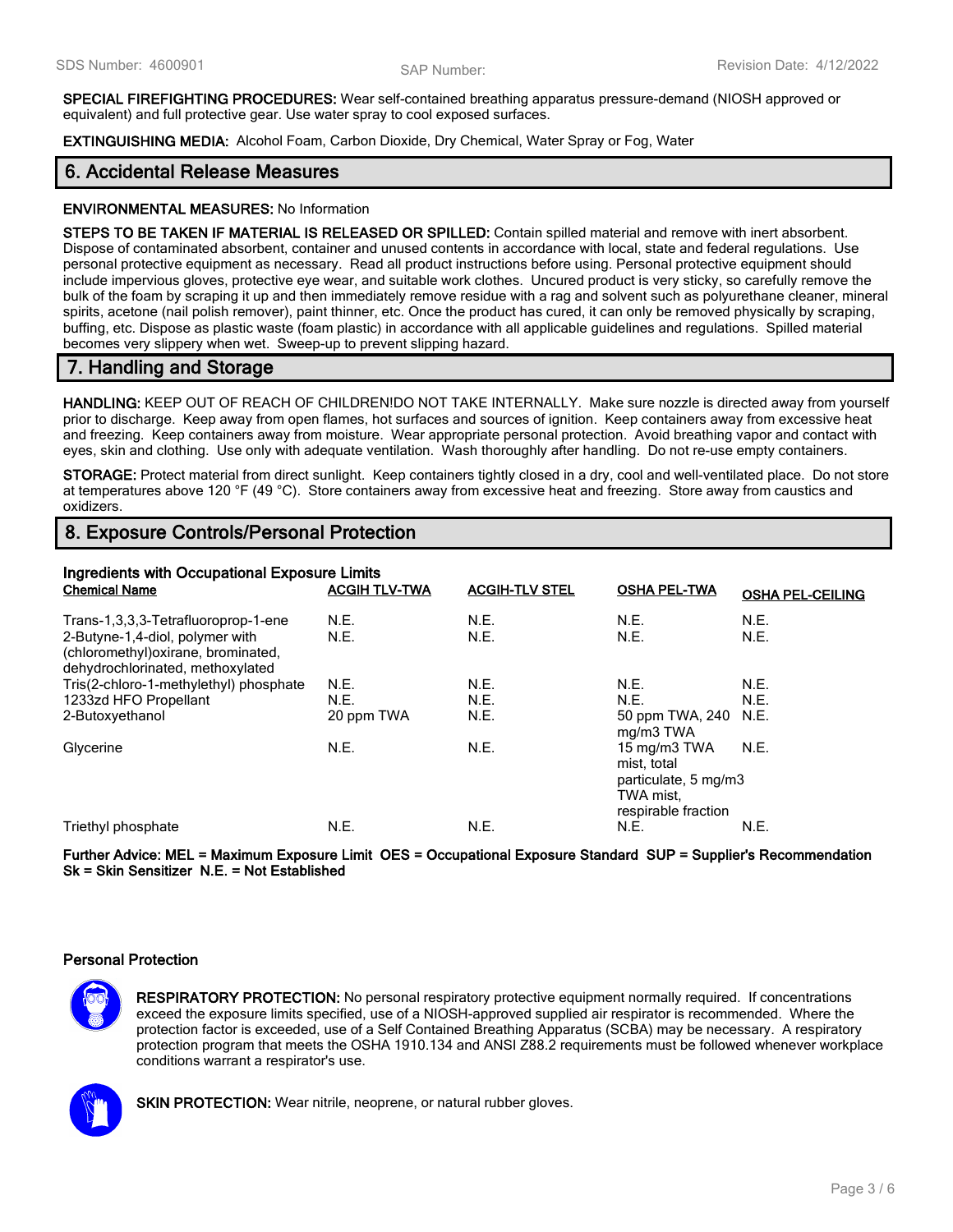

**EYE PROTECTION:** Goggles or safety glasses with side shields.

**OTHER PROTECTIVE EQUIPMENT:** Provide eyewash. Chemical-resistant apron.



**HYGIENIC PRACTICES:** Wash hands before breaks and at the end of workday. Remove and wash contaminated clothing before re-use.

# **9. Physical and Chemical Properties**

**Appearance:** Cream **Physical State:** Foam **Density, g/cm3:** 1.20 - 1.20 - 1.20 **pH: pH: pH:** Not Applicable proposity of the Section Pressure of Applicable pressure of the Not Applicable pressure of Not Applicable pressure of Not Applicable pressure of Not App **Freeze Point, °C: Not Established Viscosity (mPa.s):** Not Aplicable **Not Aplicable Solubility in Water:** Not Established **Partition Coeff., n-octanol/water:** Not Established **Decomposition Temperature, °C:** Not Established **Explosive Limits, %:** N.E. - N.E. - N.E. **Boiling Range, °C:** N.A. - N.A. - N.A. **Auto-Ignition Temperature, °C** Not Established **Minimum Flash Point, °C:** N.A. **Vapor Pressure, mmHg:** Not Established **Evaporation Rate:** Faster Than n-Butyl Acetate **Flash Method:** Not Applicable **Not Applicable Vapor Density: Heavier Than Air Flammability, NFPA:** Non-Flammable **Combustible Dust:** Does not support combustion

**Slight Solvent Codor Threshold:**<br>1.20 - 1.20 **DH:** Does not support combustion

(See "Other information" Section for abbreviation legend) (If product is an aerosol, the flash point stated above is that of the propellant.)

# **10. Stability and Reactivity**

**STABILITY:** Stable under recommended storage conditions.

**CONDITIONS TO AVOID:** Excessive heat and freezing.

**INCOMPATIBILITY:** Incompatible with strong bases and oxidizing agents. Reacts with isocynates.

**HAZARDOUS DECOMPOSITION PRODUCTS:** Normal decomposition products, i.e., COx, NOx.

### **11. Toxicological Information**

**EFFECT OF OVEREXPOSURE - INHALATION:** Vapors may be irritating to eyes, nose, throat, and lungs. Inhalation of high concentrations may cause headache, nausea, and dizziness.

**EFFECT OF OVEREXPOSURE - SKIN CONTACT:** May cause skin irritation.

**EFFECT OF OVEREXPOSURE - EYE CONTACT:** Direct eye contact may cause irritation. Mist and vapors may cause eye irritation. Foam contact can cause physical damage due to adhesive character.

**EFFECT OF OVEREXPOSURE - INGESTION:** May be harmful if swallowed. Ingestion may cause gastrointestinal irritation, nausea, vomiting and diarrhea.

#### **CARCINOGENICITY:** No Information

**EFFECT OF OVEREXPOSURE - CHRONIC HAZARDS:** No Information

**PRIMARY ROUTE(S) OF ENTRY:** Skin Contact, Inhalation, Eye Contact

#### **Acute Toxicity Values**

**The acute effects of this product have not been tested. Data on individual components are tabulated below**

| CAS-No. | <b>Chemical Name</b>                           | Oral LD50 | Dermal LD50 | Vapor LC50 |
|---------|------------------------------------------------|-----------|-------------|------------|
|         | 29118-24-9 Trans-1,3,3,3-Tetrafluoroprop-1-ene | - N.i.    | - N.I.      | - N.i.     |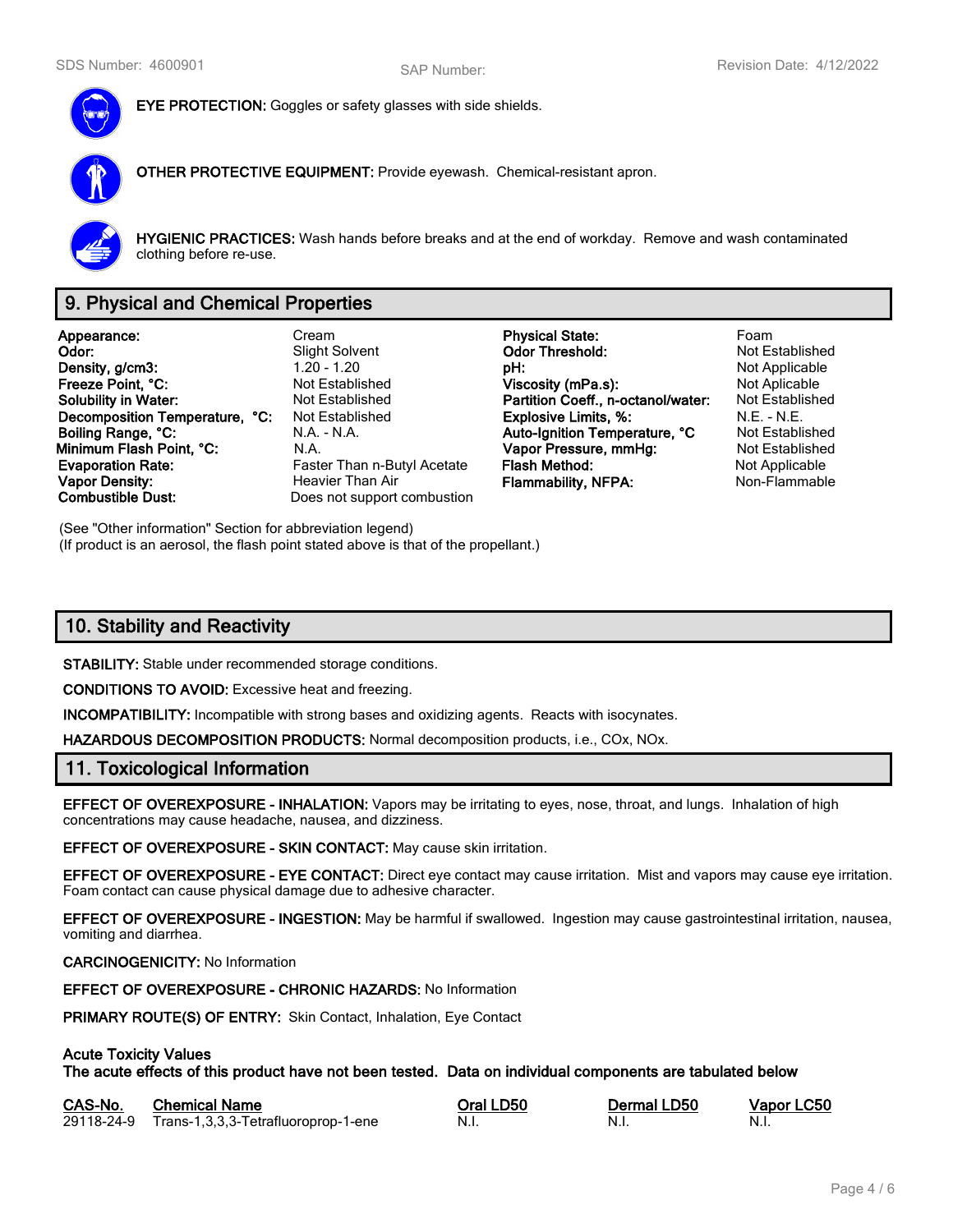| SDS Number: 4600901 |                                                                                                            | SAP Number: |                                                 |                          | Revision Date: 4/12/2022 |
|---------------------|------------------------------------------------------------------------------------------------------------|-------------|-------------------------------------------------|--------------------------|--------------------------|
| 68441-62-3          | 2-Butyne-1,4-diol, polymer with (chloromethyl)<br>oxirane, brominated, dehydrochlorinated,<br>methoxylated |             | 1337 mg/kg Rat                                  | N.I.                     | N.I.                     |
| 13674-84-5          | Tris(2-chloro-1-methylethyl) phosphate                                                                     |             | 1500 mg/kg Rat                                  | >5000 mg/kg Rabbit       | - N.I.                   |
| 102687-65-0         | 1233zd HFO Propellant                                                                                      |             | N.I.                                            | N.I.                     | N.I.                     |
| 111-76-2            | 2-Butoxyethanol                                                                                            |             | 470 mg/kg Rat                                   | 220 mg/kg Rabbit         | N.I.                     |
| 56-81-5             | Glycerine                                                                                                  |             | 12600 mg/kg Rat                                 | >10000 mg/kg Rabbit N.I. |                          |
| 78-40-0             | Triethyl phosphate                                                                                         |             | 1100 - 1600 mg/kg Rat > 20000 mg/kg Rabbit N.I. |                          |                          |
|                     |                                                                                                            |             |                                                 |                          |                          |

 $NI = No$  Information

# **12. Ecological Information**

#### **ECOLOGICAL INFORMATION:** No Information

### **13. Disposal Information**

**DISPOSAL INFORMATION:** Contents under pressure. Dispose of material in accordance with all federal, state and local regulations. State and Local regulations/restrictions are complex and may differ from Federal regulations. Responsibility for proper waste disposal is with the owner of the waste. Liquids cannot be disposed of in a landfill. Do not dispose of waste into sewer. Do not re-use empty containers. Before disposing of containers, relieve container of any remaining product and pressure. Empty cylinders, once relieved of all pressure, can be disposed of as non-hazardous waste.

**STEPS TO BE TAKEN IF MATERIAL IS RELEASED OR SPILLED:** Contain spilled material and remove with inert absorbent. Dispose of contaminated absorbent, container and unused contents in accordance with local, state and federal regulations. Use personal protective equipment as necessary. Read all product instructions before using. Personal protective equipment should include impervious gloves, protective eye wear, and suitable work clothes. Uncured product is very sticky, so carefully remove the bulk of the foam by scraping it up and then immediately remove residue with a rag and solvent such as polyurethane cleaner, mineral spirits, acetone (nail polish remover), paint thinner, etc. Once the product has cured, it can only be removed physically by scraping, buffing, etc. Dispose as plastic waste (foam plastic) in accordance with all applicable guidelines and regulations. Spilled material becomes very slippery when wet. Sweep-up to prevent slipping hazard.

## **14. Transport Information**

| DOT UN/NA Number:                | UN3500                                                                       |
|----------------------------------|------------------------------------------------------------------------------|
| <b>DOT Proper Shipping Name:</b> | Chemical under pressure, n.o.s.                                              |
| <b>DOT Technical Name:</b>       | (trans-1,3,3,3-Tetrafluoroprop-1-ene, trans-1-Chloro-3,3,3-trifluoropropene) |
| <b>DOT Hazard Class:</b>         | 2.2 Non-flamm compressed gas                                                 |
| <b>Hazard SubClass:</b>          | N.A.                                                                         |
| <b>Packing Group:</b>            | N.A.                                                                         |

## **15. Regulatory Information**

# **U.S. Federal Regulations:**

#### **CERCLA - SARA Hazard Category**

This product has been reviewed according to the EPA 'Hazard Categories' promulgated under Sections 311 and 312 of the Superfund Amendment and Reauthorization Act of 1986 (SARA Title III) and is considered, under applicable definitions, to meet the following categories:

Gas under pressure, Acute Toxicity (any route of exposure), Serious eye damage or eye irritation

#### **SARA SECTION 313:**

This product contains the following substances subject to the reporting requirements of Section 313 of Title III of the Superfund Amendment and Reauthorization Act of 1986 and 40 CFR part 372:

No Sara 313 components exist in this product.